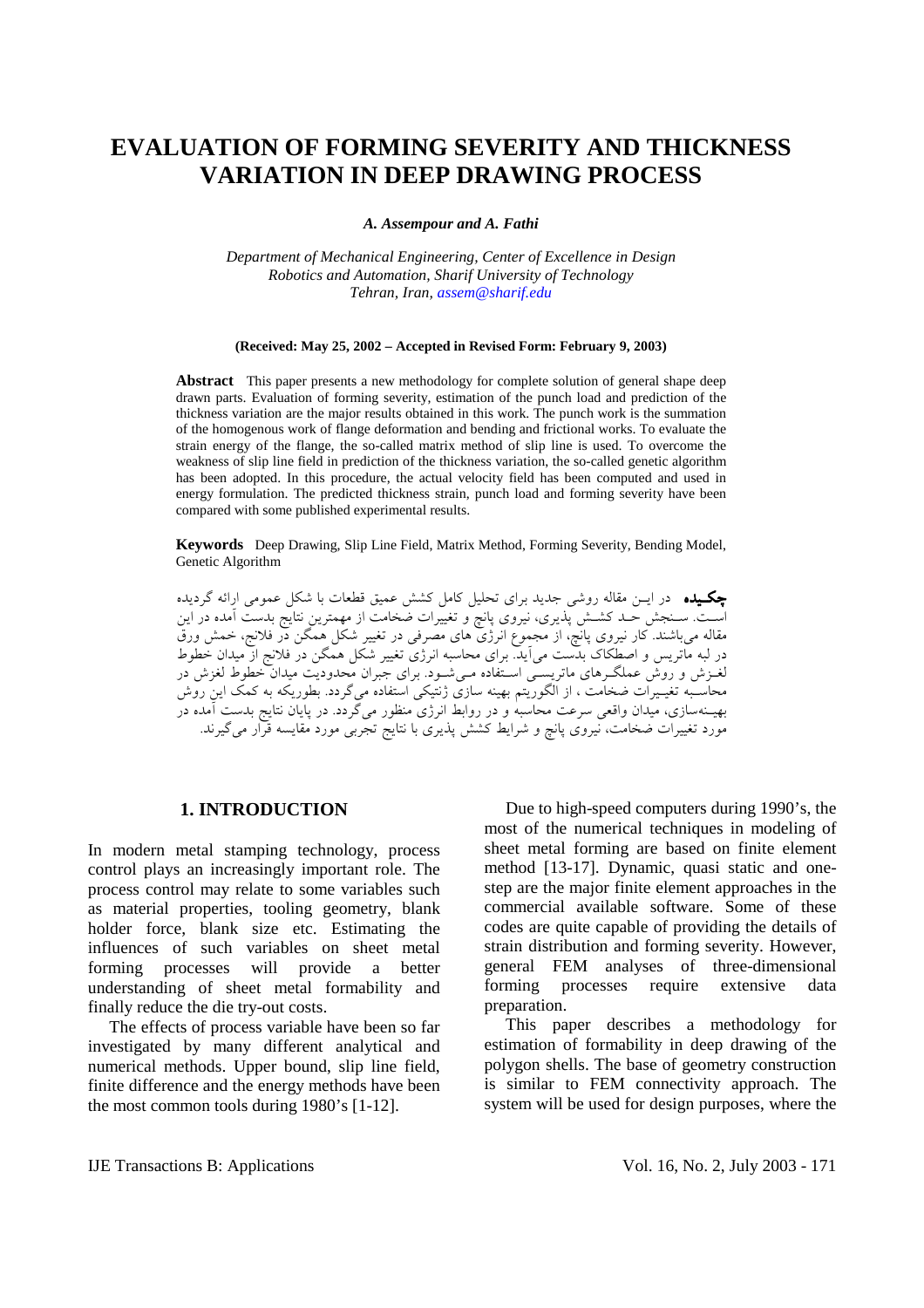user would try many iterations to optimize the process. Accordingly, the specification of the system is such that the total time required to produce an answer, including the time to input the geometry be limited to minutes, as opposed to hours (such as FEM). The methodology is based on matrix method of slip line fields (SLF) and energy method. Also an optimization technique is used for determination of the actual velocity field and ultimately gaining the thickness distribution all over the deep drawn part.

#### **2. THEORY**

Figure 1 explains qualitatively the mechanics of deformation on a segment of a deep drawn part. The figure shows four distinct regions on the part. In the flange zone the strain energy and frictional resistance are the major sources of energy consumption. The force transmitted to the wall mainly depends on the strain energy spent for deformation at the flange region. The strain energy highly depends on the blank geometry, material properties and thickness. The bending effects and die frictional conditions are other influencing factors on the wall resistant force. With this view, the force on the wall at every stage of punch movement can be obtained by summation of the homogeneous work of deformation at the flange, the bending-unbending work at die profile and the frictional work. In such a case, the balance of energy can be obtained by the following expression:

$$
\int f du = \int (\int \sigma d\varepsilon) dv + W_b + W_f \tag{1}
$$

Where  $\int f''$  is the force required to draw the wall by the incremental distance " $du$ ", " $\sigma$ " and " $\varepsilon$ " represent the caushy stress and logarithmic strain tensors currently in the flange. " $W<sub>b</sub>$ " is the work required for bending and unbending at the die radius. " $W_f$ " is the contribution of the frictional work. If draw bead exists, its contributing work can be added to the total work. Once the wall resistant force is obtained, the stress value and therefore forming severity



**Figure 1**. Mechanics of deformation on a segment of deep drawn part.

can be evaluated.

**2.1 Slip Line Field** To estimate the homogenous work at the flange area, SLF has been used. The so-called matrix operator method [6] was the base of the SLF calculation in the present work. In this technique, the radius of curvature of a slip line is expressed as a uniformly convergent double-power series. Any slip line could be represented as a column vector of the coefficients in the series expansion of its radius of curvature. For a regular net (Figure 2) used in this work, the relations are so:

$$
R(\alpha) = \sum_{n=0}^{\infty} a_n \frac{\alpha^n}{n!} = X_{OA}^T X_{\alpha}
$$
 (2)

$$
S(\beta) = \sum_{n=0}^{\infty} b_n \frac{\beta^n}{n!} = X_{OB}^T X_{\beta}
$$
 (3)

Where  $R(\alpha)$ ,  $S(\beta)$  are the radii of curvatures in the slip lines,  $X_{\alpha}$ ,  $X_{\beta}$  are column vectors of  $\alpha, \beta$  and  $X_{OA}$ ,  $X_{OB}$  are column vectors of constant coefficient  $(a_i)$  in base slip lines.

 For more details of these relations it can be referred to Reference 6. Once the slip line field is constructed, the velocity at any point on the blank can be computed. Also the material flow lines can be determined by assuming the major principal

172 - Vol. 16, No. 2, July 2003 IJE Transactions B: Applications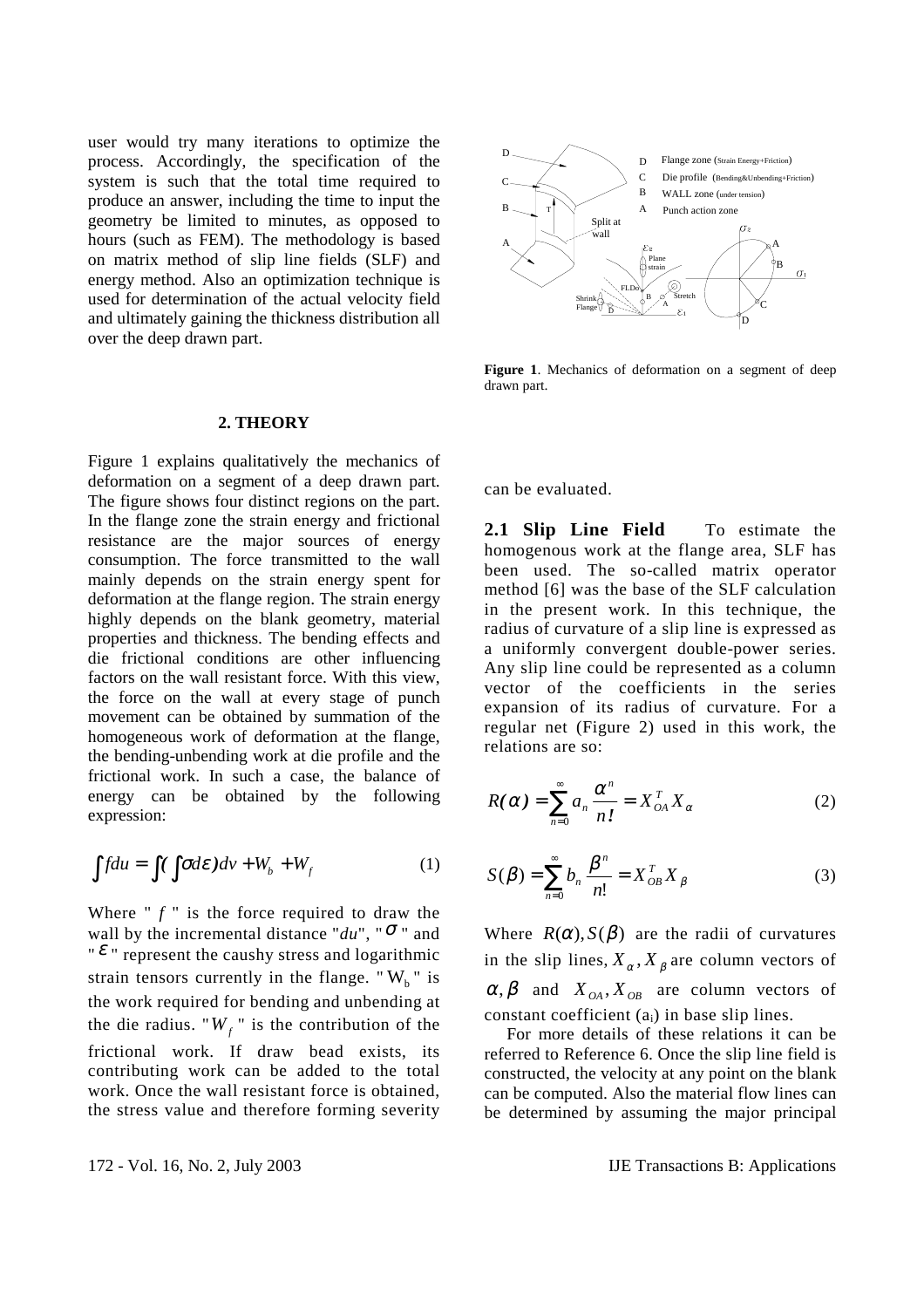

**Figure 2**. Regular net and two base slip line OA and OB.

stress direction as the flow direction. Integrating the material flow lines in the same manner reported by Reference 7 develops assuming the constant thickness and constant volume conditions, the blank.

**2.2 Strain Energy** Every region between two flow lines has been divided into some quadrilateral elements with equal surface area. Knowing all the nodal coordinates, the history of strain in every element has been calculated by the method proposed by Sowerby et al. [8]. The deformation gradient F has been evaluated from the nodal positions at the initial and final configurations:

$$
dx = FdX \tag{4}
$$

Where  $X$  is initial nodal position,  $x$  is final nodal position and *F* is deformation gradient tensor.

 The Cauchy-Green deformation tensor "*C*" has been computed according to the following expression:

$$
C = F^T F \tag{5}
$$

Eigenvalues of "*C* " are the squares of elongation

ratios, i.e.  $\lambda_1^2$ ,  $\lambda_1$  $\lambda_2^2$ , which can be expressed by the following expression:

$$
\lambda_1^2, \lambda_2^2 = \frac{c_{11} + c_{22}}{2} \pm \sqrt{\left(\frac{c_{11} - c_{22}}{2}\right)^2 + c_{12}^2}
$$
 (6)

The logarithmic principal surface strains are

$$
\varepsilon_{11}, \varepsilon_{22} = Ln(\lambda_1, \lambda_2) \tag{7}
$$

For every element,  $\varepsilon$  has been calculated according to the components of principal strain by using the following equation:

$$
\overline{\varepsilon} = \sqrt{\frac{2}{3} \left[ \frac{2+r}{\left(l+2r\right)^2} \left( \varepsilon_1^2 + \varepsilon_2^2 + r \left( \varepsilon_1 - \varepsilon_2 \right)^2 \right) \right]}
$$
(8)

Where, "*r*" is the normal anisotropy value. Considering the stress-strain curve in the general form of:

$$
\sigma = f(\varepsilon) \tag{9}
$$

then the strain energy for material deformation between two flow lines can be determined.

**2.3 Bending** In the region of the die radius, the sheet metal undergoes bending and unbending. Figures 3 and 4 illustrate the model used in this work for computing the bending strain. Figure 3 shows the section view of the strip. In the figure the strip has been divided into some quadrilateral elements with equal surface area under the plane strain conditions. The configuration of any element that enters the die profile zone changes according to Figure 4. At the exit zone every element undergoes unbending and the element configuration changes to its original form.

 Knowing the nodal coordinates of every element before and after bending deformation, the bending equivalent strain energy can be calculated similar to that described for strain energy calculation in the flange zone. The strain energy calculated by this model depends on the number of elements at the bending zone. Figure 5 shows the relation between bending energy and number of elements. When the number of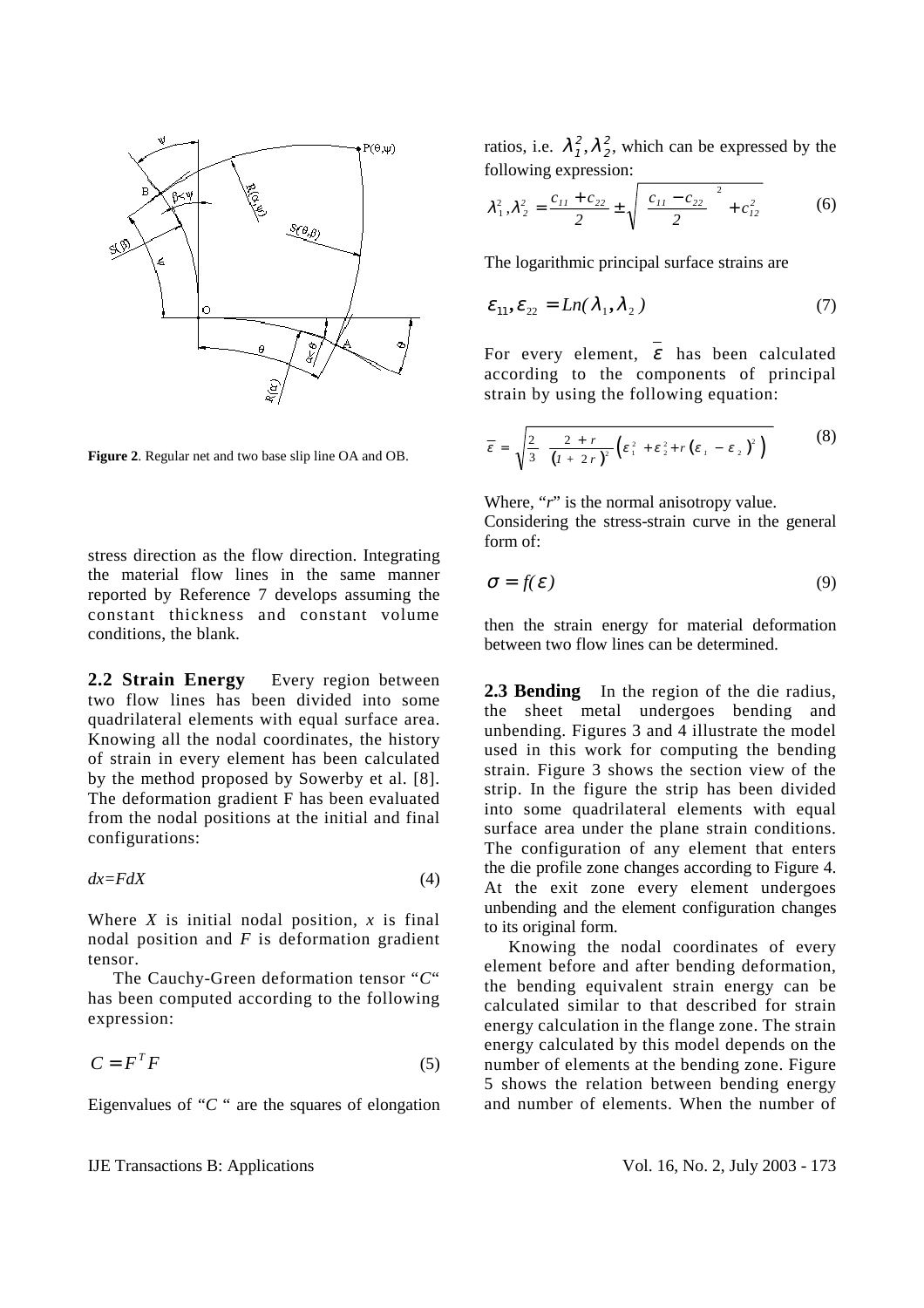elements increases, the solution converges to a specific value. Based on several numerical results, it was found that good results will be obtained when  $\phi \leq$ + 0.05  $\frac{3.65}{R+T}$  (R and T are in mm). This method does not need a long computation time, because computation is done only for one element and the number of elements passing the start point at bending zone then multiplies the result.

**2.4 Friction** In this study, the energy contribution of friction between die, sheet and blank holder is considered according to Columb's





before deformation

after deformation

**Figure 4**:The element deformation in bending area.

174 - Vol. 16, No. 2, July 2003 IJE Transactions B: Applications



**Figure 5**. Bending energy converges to a single value with increasing number of elements.

equation:

$$
dw_f = 2\mu A P_{bh} du
$$
 (10)

where " $A$ " is the element surface area and " $P_{bh}$ " is the blank holder pressure.

 The effect of coil friction at bending region is expressed as:

$$
F = F_0 e^{\mu \alpha} \tag{11}
$$

**2.5 Split Prediction** Referring to Figure 1, the splitting condition occurs on the wall under the plane strain mode.

 For a material having a work-hardening characteristic  $\overline{\sigma} = K (B + \overline{\epsilon})^n$  the effective strain and stress at the instability condition can be expressed by [9]:

$$
\bar{\varepsilon}_{i} = \frac{1+r}{(1+2r)^{0.5}}n - B
$$
\n(12)

$$
\overline{\sigma}_i = K \frac{1+r}{\left(1+2r\right)^{0.5}} \left(B+\overline{\varepsilon}\right)^n \tag{13}
$$

Also the wall thickness "t" can be expressed according to the initial thickness " $t_0$ " by:

$$
t = t_0 e^{\bar{\varepsilon}_i} \tag{14}
$$

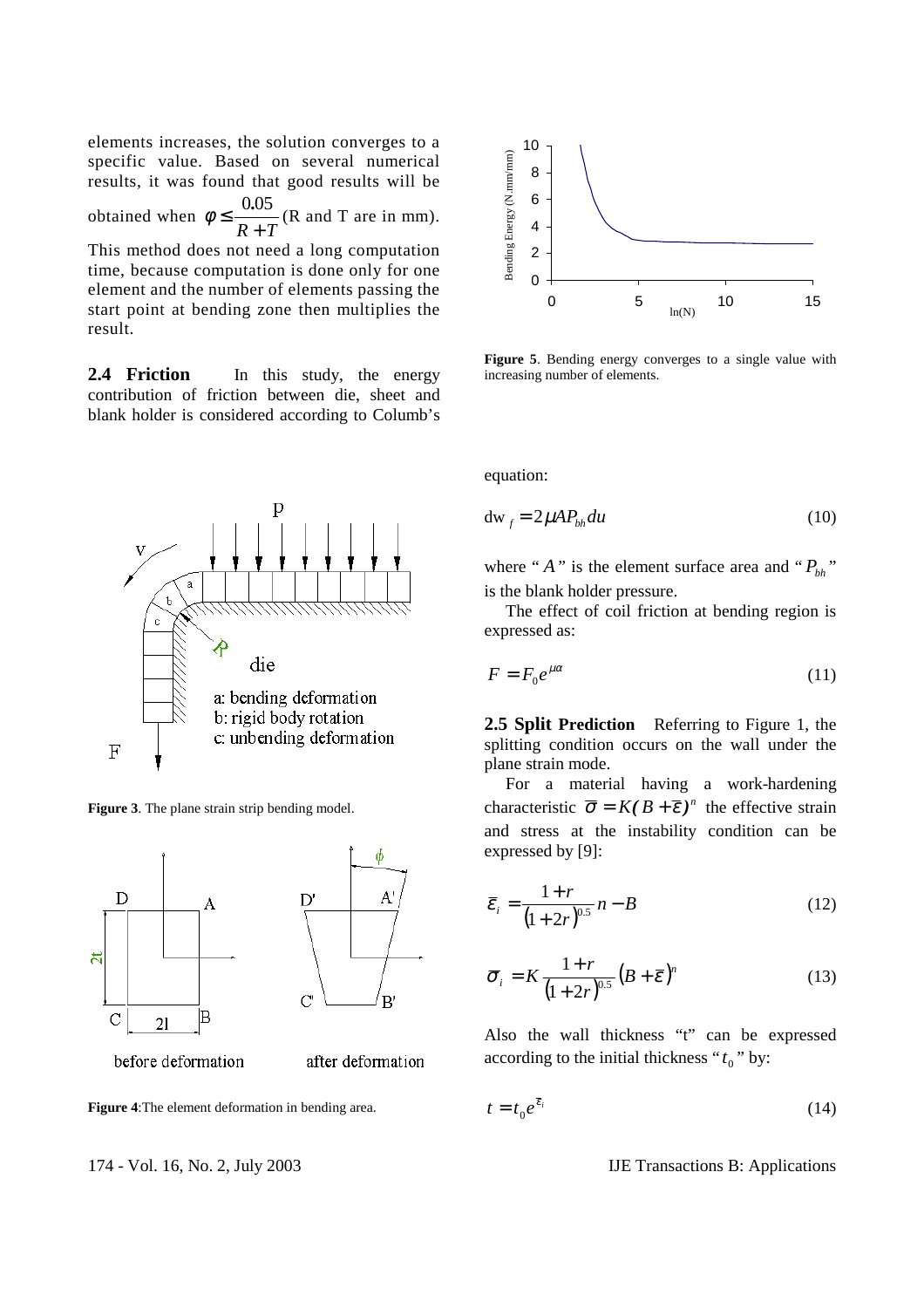With this view, the nominal stress " $\sigma_n$ " required for instability under plane strain can be expressed by:

$$
\sigma_n = \overline{\sigma}_i \frac{t}{t_0} \tag{15}
$$

**2.6 Thickness Estimation** In the preceding section, because of the plane strain assumption, we were not able to judge about thickness variation during the deformation process. However, the importance of prediction of thickness variation is as important as the forming severity prediction. To complete our theoretical work, a special methodology was adopted in prediction of thickness changes. In this methodology the so-called genetic algorithm was used for estimation of the velocity field and the thickness strains. More details are discussed below. Consider a strip of sheet that is bounded with two metal flow line. If the actual velocity field is known all over this two flow lines, we can predict the new position of each point after ∆t seconds. Then with discretizing this strip into finite number of elements we can use the methodology described in section 2.2 to compute strain energy, force and thickness variations.

 To evaluate the thickness variation, the actual velocity field is estimated according to the following expressions:

$$
v = v_{\text{linear}} + v_{\text{nonlinear}} \tag{16}
$$

$$
\mathbf{v}_{\text{linear}} = (1 - \xi)\mathbf{v}_{\text{A}} + \xi\mathbf{v}_{\text{B}}
$$
 (17)

$$
v_{\text{nonlinear}} = (a_0 + a_1 \xi + a_2 \xi^2 + \dots + a_k \xi^k) \sin(2\pi \xi) v_A = (10)
$$

$$
\left(\sum_{i=0}^{k} a_i \xi^i\right) \sin(2\pi\xi) v_A
$$
 (18)

$$
\xi = \frac{s - s_A}{s_B - s_A} \tag{19}
$$

"A" is a point in the entrance of die and "B" is in the blank edge. The magnitudes of  $V_A$  are known (has a relation with punch speed) but the values of

 $V_{\rm B}$  and  $a_0 - a_k$  are unknown. These parameters must be so chosen to result the minimum of strain energy. For such optimization the genetic algorithm [10] has been adopted.

**3. Numerical Work** Based on the preceding descriptions, a general-purpose program was developed for construction of the slip lines and material flow lines. Figure 6 displays the results of the program for a polygon die cavity .The blank



**Figure 6**. Blank development and mesh generation for a polygon die cavity.



**Figure 7**. The mesh generation in a predefined rectangular blank.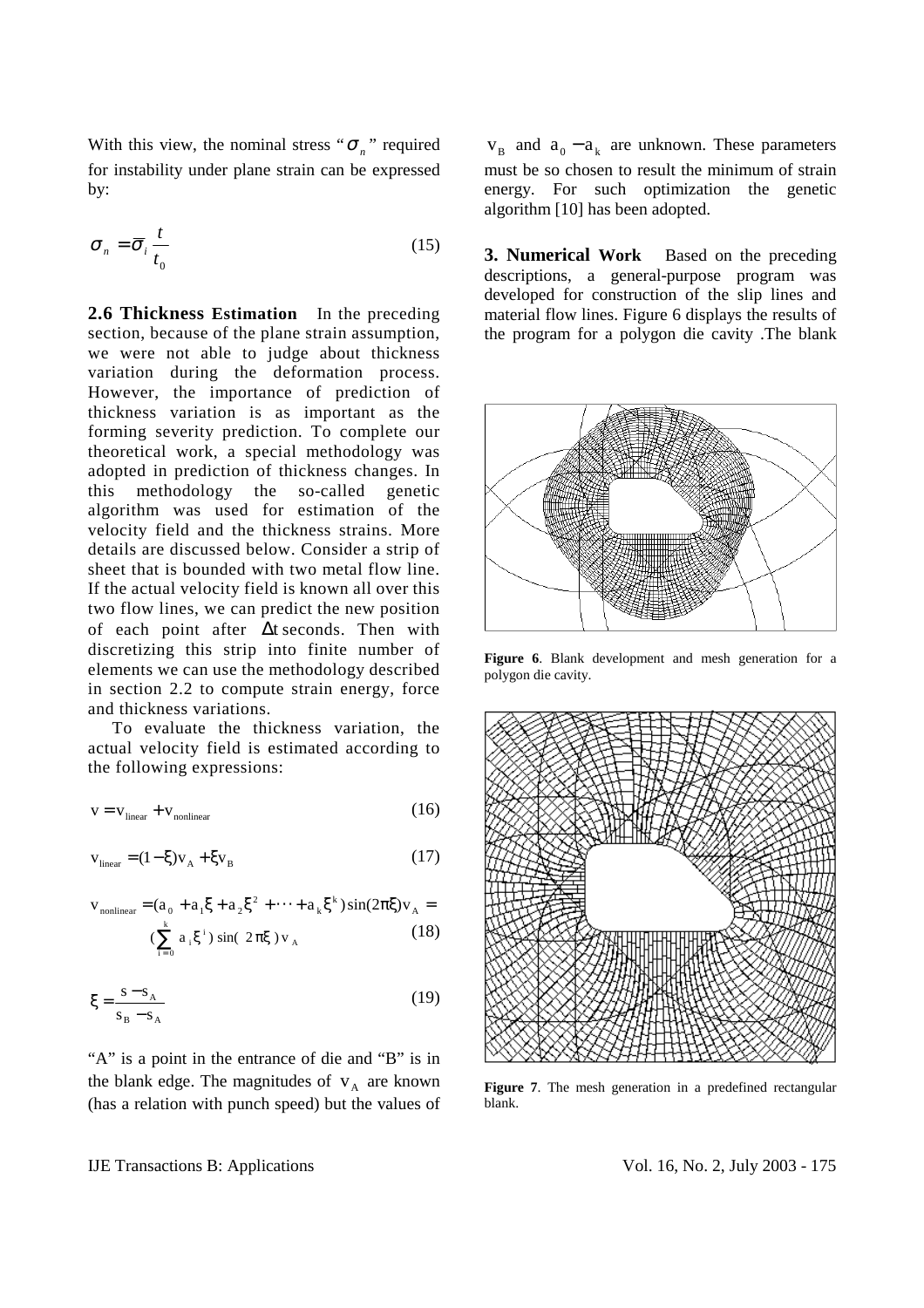**TABLE 1. Mechanical Properties of the Sheet Material.** 

| Material  | n    | K<br>(MPa) | r    | Sheet<br><b>Thickness</b><br>(mm) |
|-----------|------|------------|------|-----------------------------------|
| DD        | 0.18 | 547        | 1.65 | 0.70                              |
| HS        | 0.18 | 1059       | 0.95 | 0.70                              |
| <b>BR</b> | 0.42 | 895        | 0.85 | 0.70                              |

**TABLE 2. Tooling Parameters.** 

| Punch profile<br>radius (mm) | radius (mm)<br>Die profile | diameter(mm)<br>Punch | Die diameter<br>(mm) | diameter<br>(mm)<br><b>Blank</b> |
|------------------------------|----------------------------|-----------------------|----------------------|----------------------------------|
| 13.5                         |                            | 100                   | 102.5                | 200                              |

edge is computed for increments of punch movement in such a way that constructs quadrilateral elements with equal area between every pair of flow lines. Also as shown in Figure 7, integration can be carried out up to a predefined blank edge (user defined blank). Figure 7 displays the results of blank development and construction of quadrilateral elements for a prescribed rectangular blank shape in the polygon shell.

 Based on discussion in section 2.2, at every increment of the punch movement, the strain energy between two flow lines is calculated according to the following expression:

$$
W_h = \sum_{i=1}^n \left[ \int_{\overline{\varepsilon}_1}^{\overline{\varepsilon}_2} f(\overline{\varepsilon}) d\overline{\varepsilon} \right] \Delta V_i
$$
 (20)

Where " $\Delta V$ " is the element volume and "*n*" is the number of elements between two material flow lines during the punch stroke.

 According to Equation 1, punch force is computed by equating the internal and external works. Summation of strain, friction and bending energies gives an equivalent



**Figure 8**. Comparison between theoretical and experimental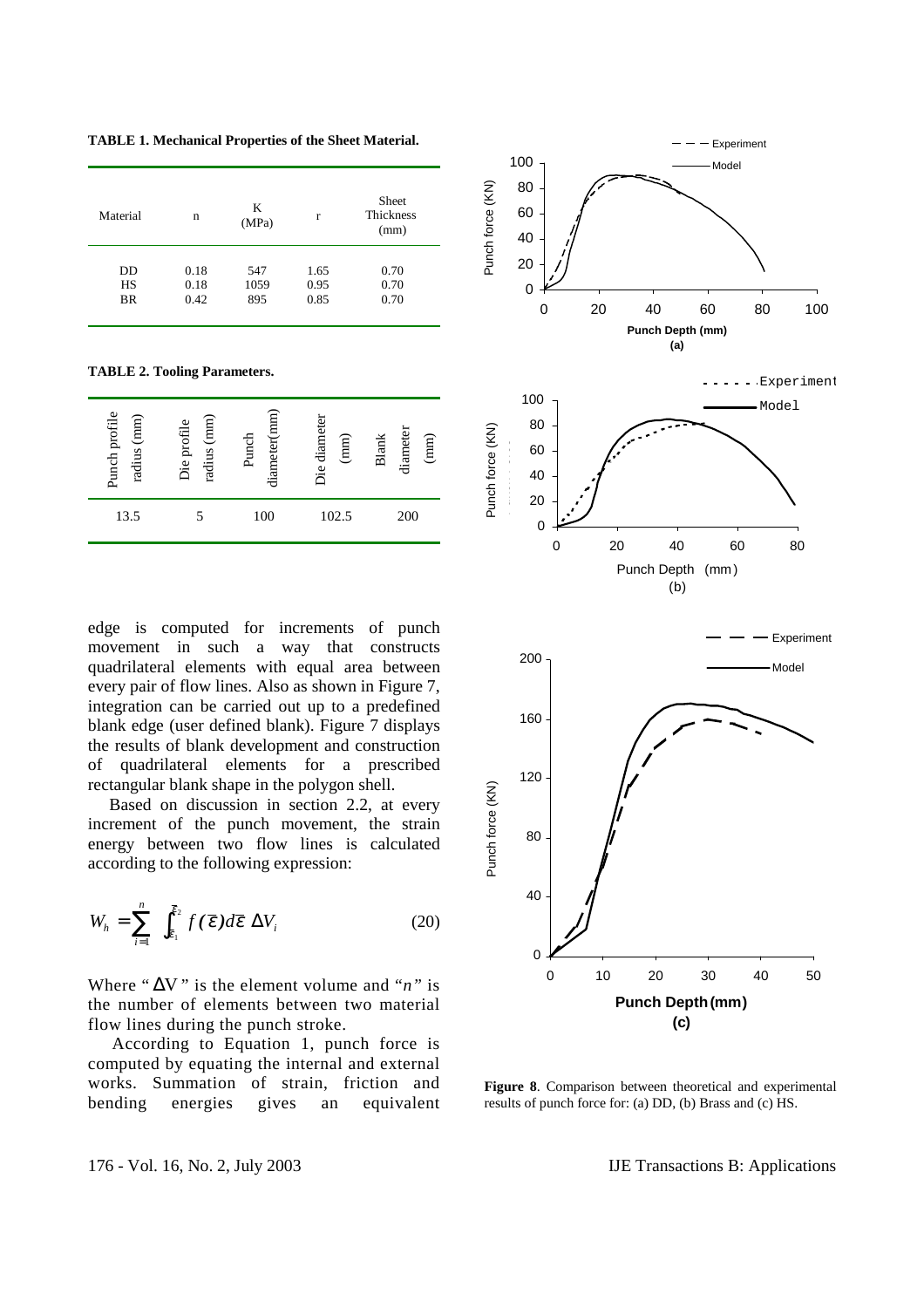|        | Punch Size | Punch Corner<br>Radius | Punch Profile<br>Radius | Die Cavity | Die Corner<br>Radius | Die Profile<br>Radius |
|--------|------------|------------------------|-------------------------|------------|----------------------|-----------------------|
| Square | 38.1x38.1  | 4.75                   | 4.75                    | 40.6x40.6  | 4.75                 | 6.35                  |

**TABLE 3. Tool Geometry for Deep Drawing of Square Sheet.** 

**TABLE 4**. Material Properties for Deep Rawing Square Sheet.

| Material | $K_{0}$<br>(MPa) | $\varepsilon_{_0}$ | $\dot{\boldsymbol{\mathcal{E}}}_0$ | $\mathbf n$ | m                | r |
|----------|------------------|--------------------|------------------------------------|-------------|------------------|---|
| EIDQ     |                  | 620.6 0.19         | 2.78<br>$\times 10^{-4}$           |             | $0.5$ 0.0067 1.0 |   |

horizontal force ( $F_{eq0}$ ) for every strip of sheet between two metal flow lines:

$$
F_{eq0} = \frac{(W_h + W_b + W_f)}{U_p}
$$
 (21)

At die profile zone, displacement of this force is equal to the punch movement. " $F_{eq0}$ " is computed in the entrance of die profile radius. When the strip passes the die profile zone, the effect of coil friction must be added:

$$
F_{eq} = F_{eq0} e^{(\frac{\mu \pi}{2})} \tag{22}
$$

IJE Transactions B: Applications Intervalse vol. 16, No. 2, July 2003 - 177



**Figure 9**. Comparison between theoretical and experimental data of maximum punch force for different blank size. Size of the Square Blank (a) 95, (b) 90 and (c) 100 mm.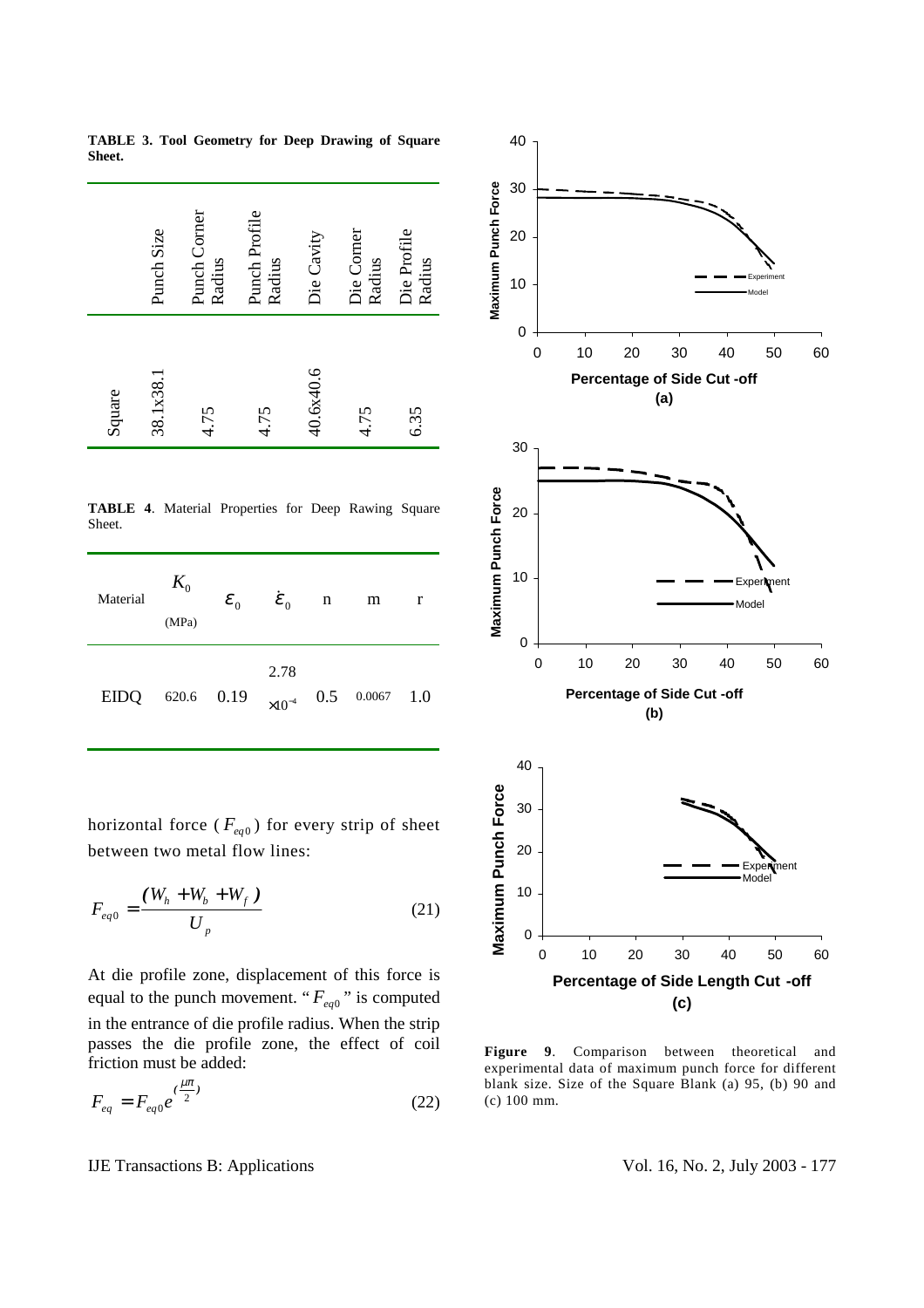

**blank shape: circula**

**TABLE 5. Material Properties for Circular Cups.**

r n

0.227 53.5 0.615 0.7

0.485 333.6 0.833 0.75

Thickness

(mm)

K (MPa)

Material

Soft Aluminum

Soft 70/30 Brass



**blank Shape Square 95 x 95** 



**Figure 10**. Distribution of nominal stress over the part wall: (a) circular and (b) square cup.

To consider the effect of unbending the following equation is used:

$$
F_{pi} = F_{eq} + \frac{W_{ub}}{U_p}
$$
 (23)

**Figure 11**. Comparison between nominal stress and critical

178 - Vol. 16, No. 2, July 2003 IJE Transactions B: Applications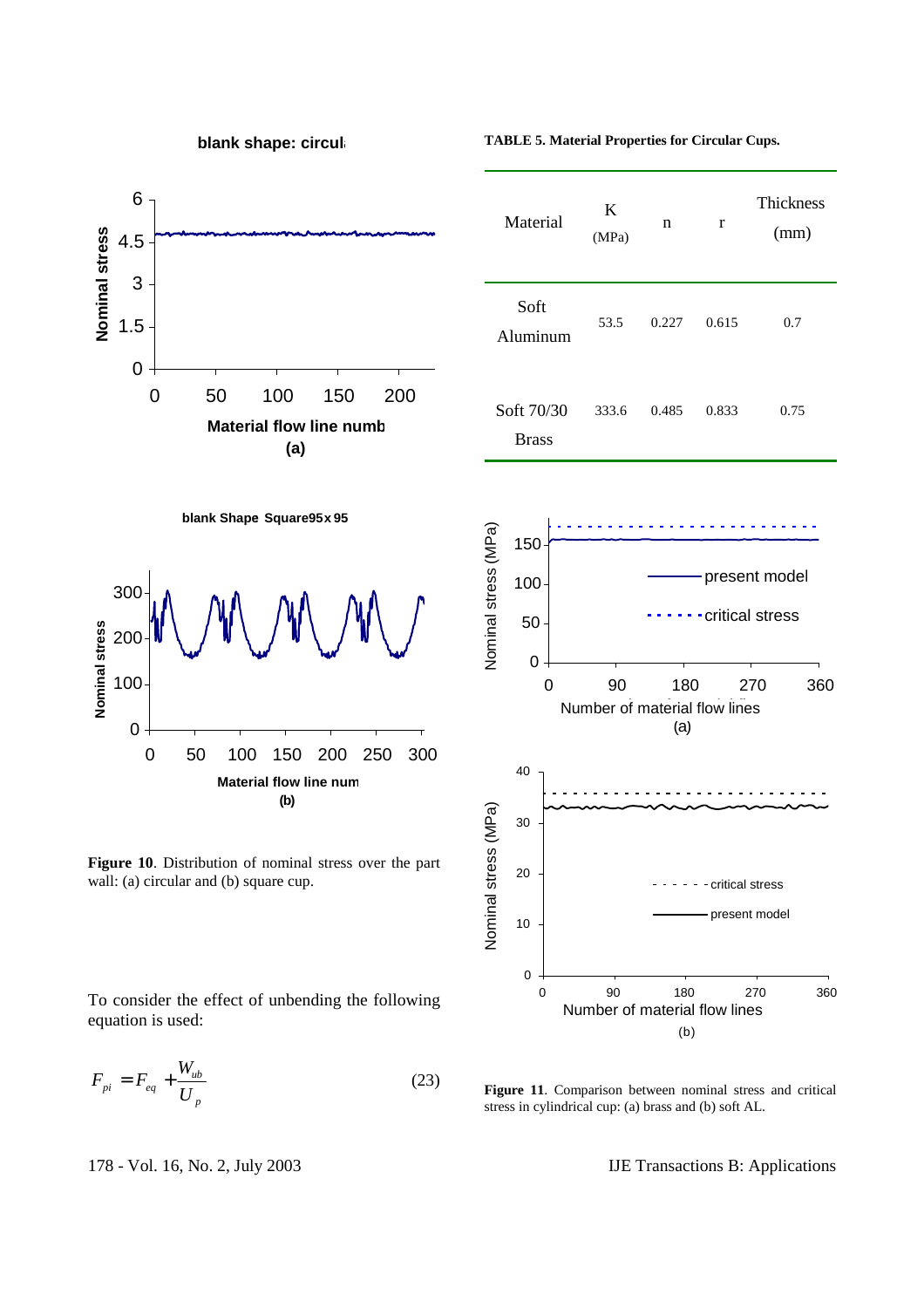

**Figure 12**. Comparison between nominal stress and critical stress in square cup.



distance from cen

**Figure 13**. Thickness strain distribution for a cylindrical cup (DD material and 30mm punch movement).

Where"  $F_{ni}$ " is the share of the punch force for every strip between two metal flow lines. " $W_{ub}$ " is the unbending work which is



**Figure 14**. Blank geometry and location of diagonal and centerline strips in square cup.



Distance from cent

**Figure 15**. Thickness strain distribution for centerline strip in Figure 14 (EIDQ material).

equal to bending work. Finally the total force can be determined with the following expression:

IJE Transactions B: Applications Intervalse vol. 16, No. 2, July 2003 - 179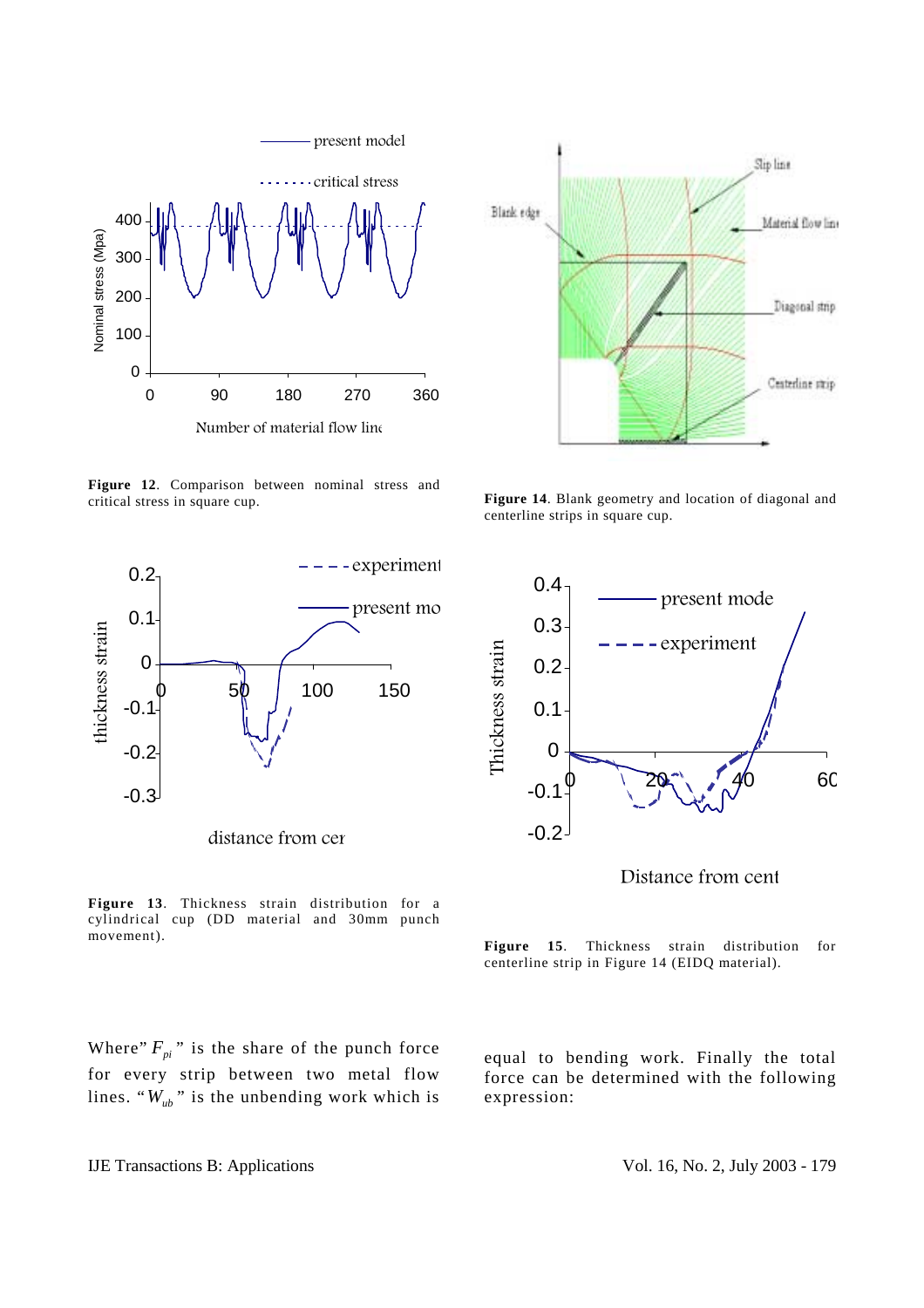

**Figure 16**. Thickness strain distribution for diagonal strip in Figure 14 (EIDQ material).

$$
F = \sum_{i=1}^{m} F_{pi} \qquad (24)
$$

"m" is the number of flow lines around the die cavity.

 For thickness calculation, Equations16-19 is used. Since  $v_{nonlinear}$  has a small value for straight flow line, parameter k is considered zero for some parts like circular cups. For other parts  $k = 2$  has been used.

#### **4. VERIFICATIONS**

In this work, the published experimental results reported by Saran [11] and Majlessi [12] are adopted for verification of the results. Two types of circular and square shells have been examined as the following:

## **4.1 Punch Force**

**4.1.1 CIRCULAR CUPS** In Reference 10 the experimental results of punch stroke force have

been provided for several materials in circular cup drawing. Table 1 displays the properties of materials used in these experiments. Table 2 reveals the tooling parameters used in the experiments.

 For these materials stress-strain relation has been defined according to the power law:

$$
\sigma = k\varepsilon^n \tag{25}
$$

Figure 8a compares the results of punch loads for both experiment and present numerical model for Deep Drawing Quality Steel (DD). The maximum force in both curves matches very well. Similar results can be observed for brass and high strength steel as shown by Figures 8.b and 8.c, respectively.

**4.2 Nominal Stress** Using the method presented in this study, it is possible to evaluate the distribution of sheet nominal stress at die cavity edge for every step of punch movement. Figure 10.a shows this distribution for DD material and circular blank versus metal flow number around die cavity. In the figure, because of the circular symmetry, the stress distribution is uniform over the die profile. Also Figure 10.b shows the nominal stress distribution for DD material in square cup. The minimum stresses occur in the middle of the straight edges.

 The stress increases by approaching the corners. The maximum of stresses occurs at the intersecting point between the straight and corner edges. This condition of corner stress can be explained according to the shape of the material flow lines. In that region in the middle of the corners the material flow lines are approximately straight and therefore less strain energy is consumed comparing with that in the corner zone

**4.3 Split Prediction** Comparing the result of the part nominal stress with plane strain limit of the stress, forming severity has been evaluated. Figures 11 and 12 show the distribution of nominal stress over circular and square cups. The experimental results indicate that in all cases split occurs on the part. The

180 - Vol. 16, No. 2, July 2003 IJE Transactions B: Applications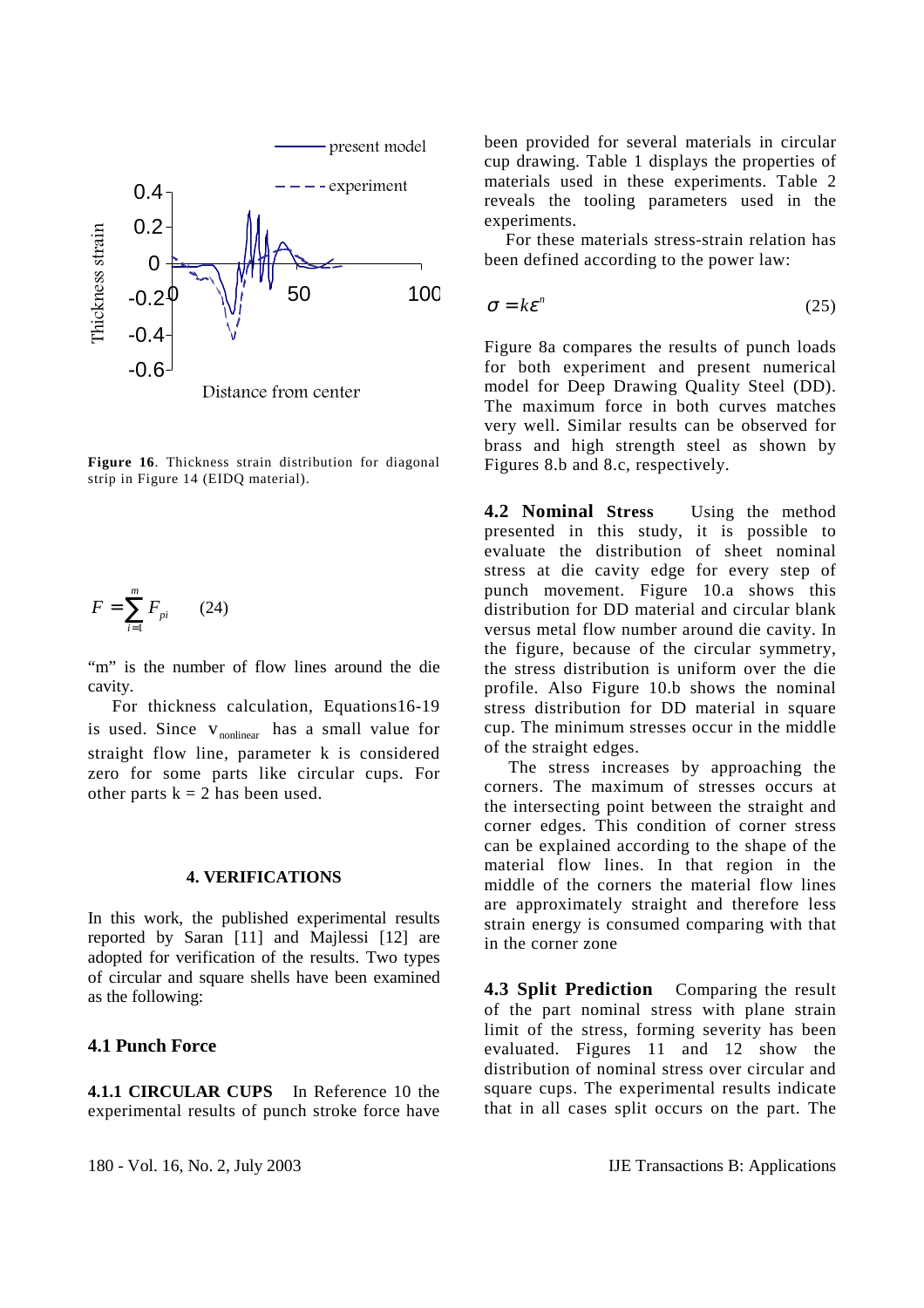predicted nominal stress in circular cups has less than 10% difference with the results obtained by Equation 15. Material properties for these sheets are given in Table 5. The result of stress calculation on square cups indicates the absolute condition of splitting. Figure 12 shows the condition of splitting in squared cups.

**4.4 Thickness Variation** Figure 13 shows the distribution of thickness strain in circular cup after 30mm punch movement. The present model predicts a smaller strain compared with the experimental result. The main reason for this difference may be due to the neglecting of the sheet stretching over the punch profile and the existence of simplified assumption on material property and theory of deformation.

 Figure 14 shows the diagonal and centerline strip of a square blank that have been analyzed with genetic algorithm. Figure 15 and 16 shows the distribution of thickness strain in the strips after 20mm punch movement for diagonal and centerline strip, respectively. For centerline strip there is a good agreement between experimental results

and the present model. But in the diagonal strip there is an unstable performance. This behavior may be explained as the result of characteristic of material flow line at the corner zone in the flange area.

### **5. CONCLUSIONS**

A methodology has been presented in the evaluation of the punch force and forming severity in deep drawn parts. The punch work was considered as the summation of the homogenous work of flange deformation and the bending and frictional works. Slip line field was the base of the strain energy calculation at the flange zone. To develop the slip lines, the matrix operator method was used. Application of this method was found very helpful in increasing both the computation speed and accuracy. The bending work was estimated by employing the grid distortion technique at the die profile zone. The methodology is expected to be very useful at the process design and die tryout levels. The effects of blank geometry, tooling parameters, material properties, blank holder force and friction can be examined within minutes. Also to overcome the weakness of the slip line method in predicting the thickness variation, an optimization technique was used for estimation of the actual velocity field. Compared with the experimental results, the results of force calculations and split predictions are quite reasonable. With this model the maximum punch force can be determined with a very good precision. The results of thickness prediction are reasonable and can be improved by increasing the number of unknown parameters in the optimization procedure.

#### **6. REFERENCES**

- 1. Chung, S. Y and Swift, H. W., "Cup-Drawing from a Flat Blank", *Proceedings Institute Mechanical Engineers*, London, Volume 165, (1951), 199-223.
- 2. Yamada, Y., "Studies on Formability of Sheet Metals", Report of the Inst. Ind. Sci., University of Tokyo, Vol. 11, No. 5, (1961).
- 3. Gerdeen, J. C., "An Analysis of Axisymmetric Sheet Metal Forming", *Proceedings NAMRC-II*, University of Wisconsin - Madison, (May 1974), 350-365.
- 4. Yang, D. Y. and Lee, H. S., "Analysis of Three Dimensional Deep Drawing by the Energy Method', *International Journal Mech. Sci.*, Vol. 32, No.6, (1993), 491-516.
- 5. Stoughton, Thomas, B., "Computer Simulation of Sheet Metal Forming", IBC'93, Advanced Technologies and Processes, P101.
- 6. Johnson, W., Sowerby, R. and Venter R. D., "Plane Strain Slip Line Fields for Metal Deformation", Oxford University Press, London, (1982).
- 7. Assempoor, A. and Karima, M., "Blank Development and Metal Flow Analysis for Multi-Stage Drawing of Box Shaped Stamping", SAE Technical Paper 910516.
- 8. Sowerby, R., Chu, E. and Duncan, J. L., "Determination of Large Strain in Metal Forming", *J. Strain Analysis*, Vol. 17, No. 2, (1982), 95-101.
- 9. El-Sebaie, M. G. and Mellor, P. B., "Plastic Instability Condition in the Deep-Drawing of a Circular Blank of Sheet Metal", *Int. J. Mech. Sci.*, Vol. 14, (1972), 535- 556.

IJE Transactions B: Applications Vol. 16, No. 2, July 2003 - 181